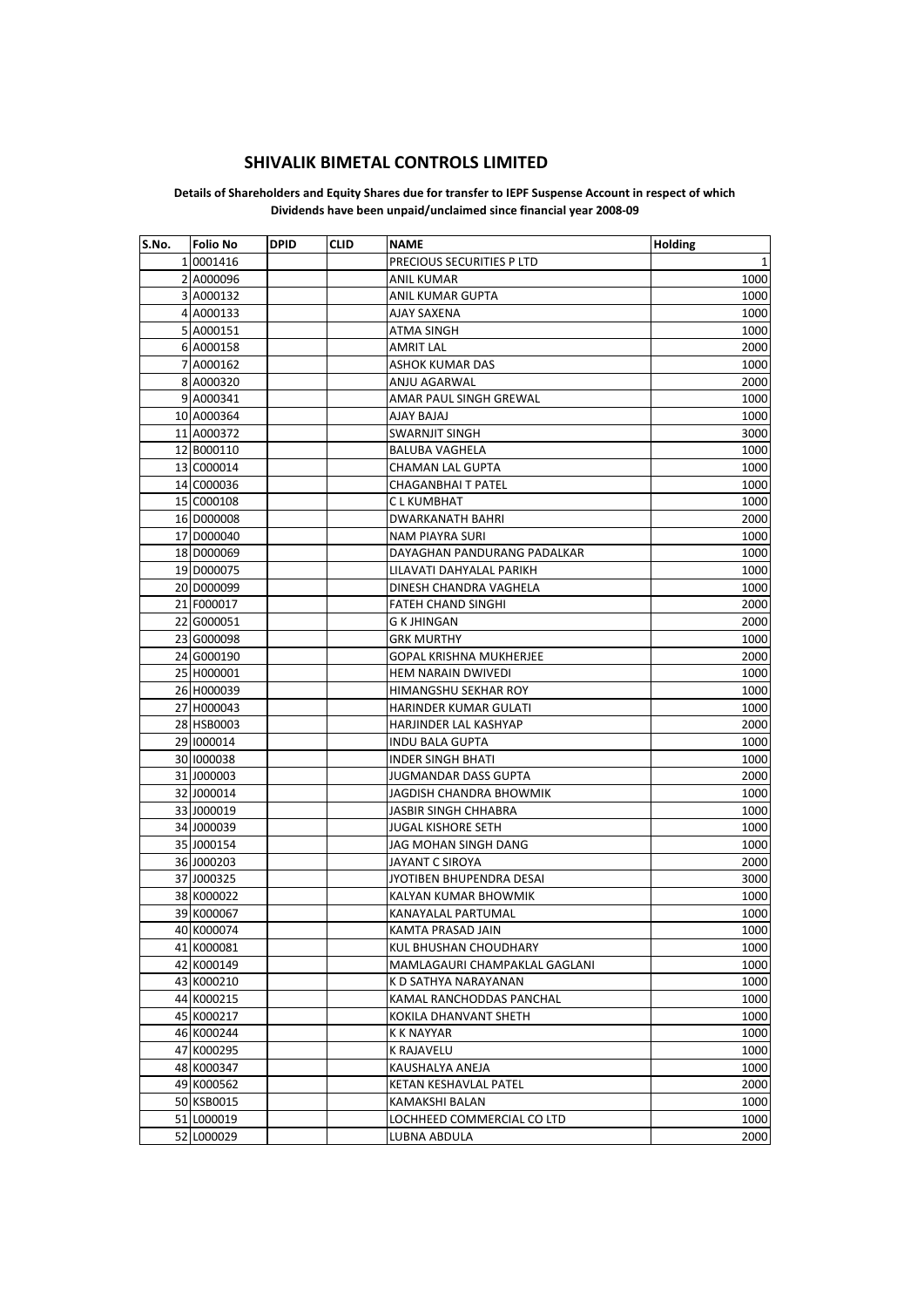| 53 L000043  | LAKSHMI SRINIVASAN                  | 1000 |
|-------------|-------------------------------------|------|
| 54 L000096  | LAKHINDER SINGH                     | 1000 |
| 55 L000128  | LAKSHMI PRAKASH                     | 4000 |
| 56 M000067  | <b>MANI MADHUKAR</b>                | 1000 |
| 57 M000080  |                                     |      |
|             | M PRADEEP NAMBIAR                   | 1000 |
| 58 M000099  | <b>MAHENDER KUMAR BAJAJ</b>         | 1000 |
| 59 M000136  | MAJID USMAN MILLWALA                | 1000 |
| 60 M000137  | MADHURA PRAKASH KULKARNI            | 1000 |
| 61 M000184  | MANJU MANOJ SHAH                    | 1000 |
| 62 M000224  | M K SHAMALA                         | 2000 |
| 63 M000228  | MEHJABEEN ABDUL MOTI                | 1000 |
| 64 M000253  | <b>MOHINDER KAUR</b>                | 1000 |
| 65 M000357  | MASTER ADITYAN                      | 1000 |
| 66 M000518  | MRIDULA SINGHA                      | 1000 |
| 67 N000044  | NEELAM RANI ASIJA                   | 1000 |
| 68 N000226  | N D PURUSHOTAM                      | 1000 |
| 69 N000230  | NARASIMHA MOORTHY NYSHADHAM         | 1000 |
| 70 N000234  | NARINDER KUMAR MEHANDRU             | 3000 |
| 71 N000240  | NIKHIL KUMR SIDHANTA                | 3000 |
| 72 N000395  | NARANVBHAI V PATEL                  | 1000 |
| 73 0000014  | OM PARKASH KUMAR                    | 1000 |
| 74 P000062  | P J JOSEPH                          | 1000 |
| 75 P000075  | PRAMOD MEHRA                        | 1000 |
| 76 P000195  | PESSUMAL ADVANI                     | 1000 |
| 77 P000350  | PUNEESH KAPOOR                      | 1000 |
| 78 P000463  | P KAVERI ESWARAN                    | 2000 |
| 79 P000528  | PARSHARTI INVESTMENT LTD            | 2000 |
| 80 P000532  | PARVEEN SINGH                       | 2000 |
| 81 R000017  | RAZIA BEGUM                         | 1000 |
| 82 R000029  | RAM PRAKASH BHATIA                  | 1000 |
| 83 R000069  | RAM KUMAR DIKSHIT                   | 1000 |
| 84 R000080  | RATTAN SINGH MATHARU                | 1000 |
| 85 R000118  | RAJINDER SAINI                      | 1000 |
| 86 R000183  | RAM KRISHAN                         | 1000 |
| 87 R000260  | RAJESH AMRATLAL GODA                | 1000 |
| 88 R000319  | RANGANATHAN PARAMESWARA IYER        | 1000 |
| 89 R000327  | RAJESH KUMAR PADIA                  | 1000 |
| 90 R000418  | RAM PAL RANA                        | 1000 |
| 91 R000443  | RAJIV SHARMA                        | 1000 |
| 92 R000474  | R VELAY UDHAN PILLAI                | 1000 |
| 93 R000495  | RANA ADHIRAJ SINGH                  | 1000 |
|             |                                     |      |
| 94 R000507  | RANBIR SINGH<br>RAJIV KUMAR ROHATGI | 1000 |
| 95 R000530  |                                     | 1500 |
| 96 R000618  | RAJESH KUMAR AGARWAL                | 2000 |
| 97 R000704  | RASHID ALI SHEIKH                   | 2000 |
| 98 R000724  | RAJEEV OBEROI                       | 2000 |
| 99 RSB0005  | RENUKA MOHAN                        | 2000 |
| 100 S000124 | SATISH ARORA                        | 1000 |
| 101 S000126 | SANDEEP DHAWAN                      | 1000 |
| 102 S000173 | SAVITRI BHARWANI                    | 1000 |
| 103 S000186 | SURYA DUTT PRAKASH                  | 2000 |
| 104 S000198 | SULOCHNA RORA                       | 1000 |
| 105 S000267 | SHANTI BAHL                         | 1000 |
| 106 S000291 | SUDERSHAN ANAND                     | 1000 |
| 107 S000294 | SUSHIL K TANEJA                     | 1000 |
| 108 S000402 | SAROJ RAJESH KUMAR PATEL            | 1000 |
| 109 S000457 | SHARDA KHANNA                       | 1000 |
| 110 S000500 | SURESH DESAI                        | 1000 |